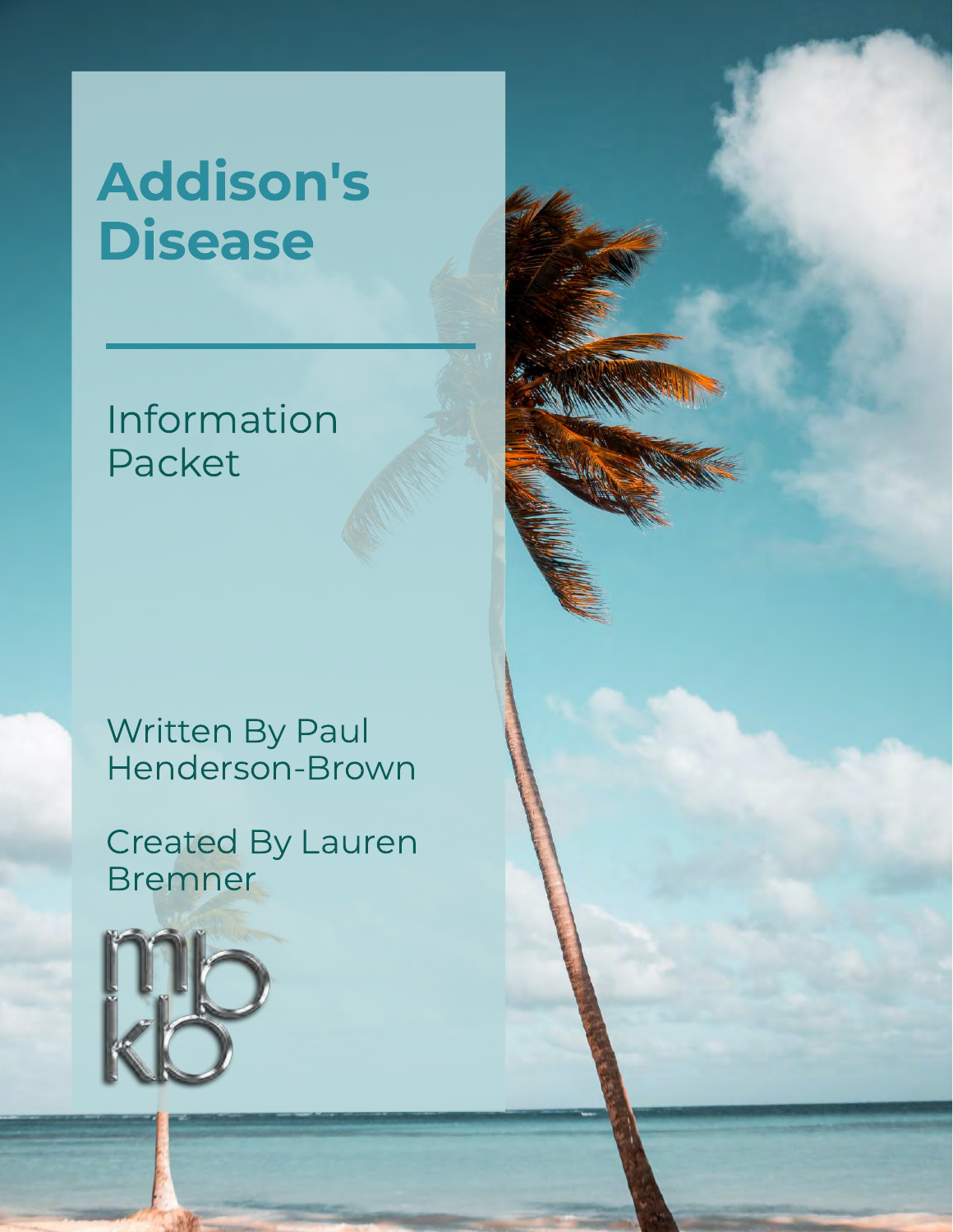# Table Of Content

[Page 1 - What is Addison's disease?](#page-2-0)

[Page 2 - What are the signs and](#page-3-0) symptoms of Addisons Disease and adrenal insufficiency?

[Page 3 - Adrenal Crisis](#page-4-0)

[Page 4 -](#page-5-0) [Adrenal Insufficiency Diagram](#page-5-0)

[Page 5 -](#page-6-0) [What is cortisol?](#page-6-0)

[Page 6 -](#page-7-0) [Aldosterone](#page-7-0)

[Page 7 -](#page-8-0) [How to manage Addison's](#page-8-0) **Disease** 

[Page 8 -](#page-9-0) [How to manage Addison's](#page-9-0) [Disease continued](#page-9-0)

[Page 9 - Useful links / References](#page-10-0)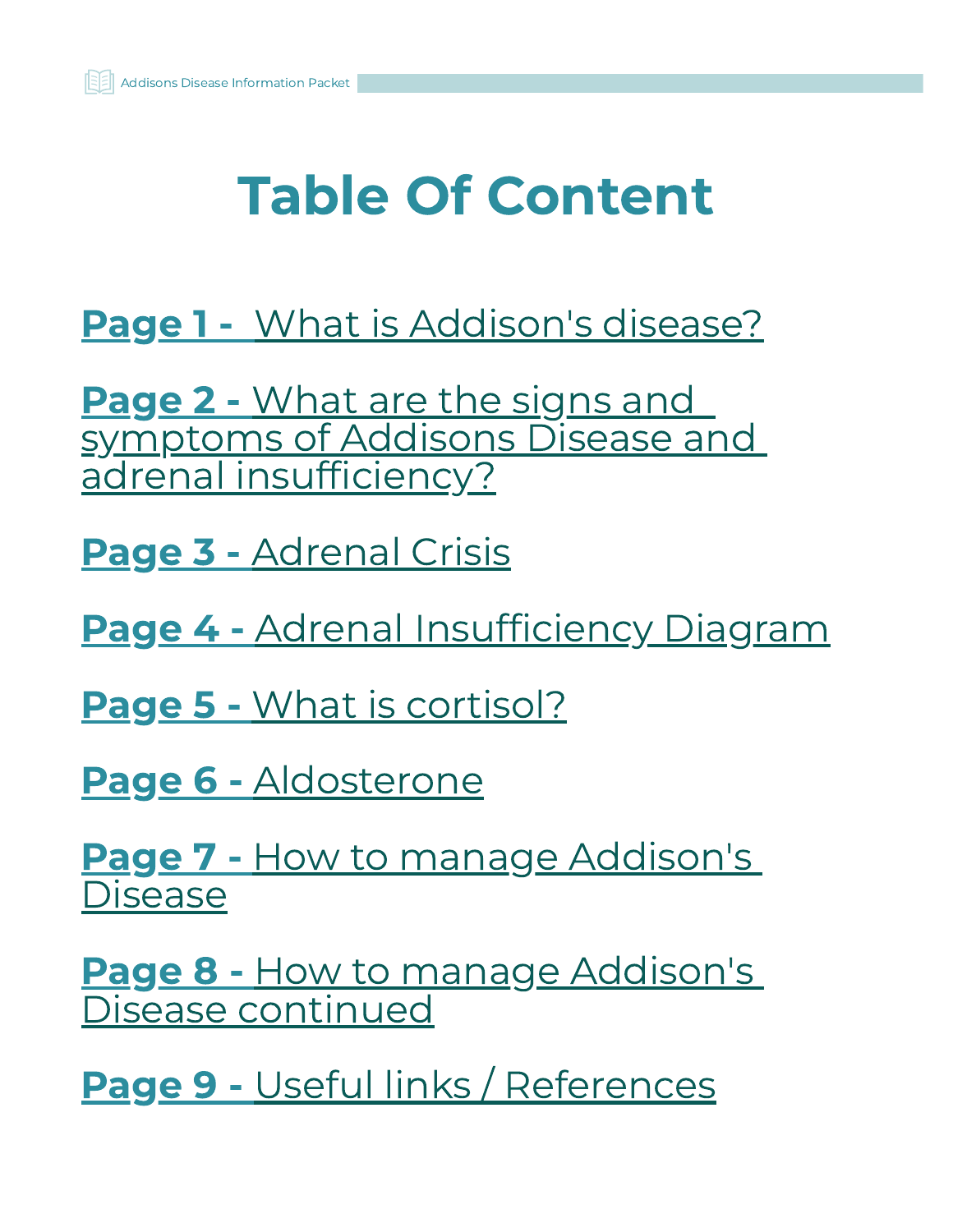### <span id="page-2-0"></span>What Is Addison's Disease?

Addison's disease is a rare endocrine Autoimmune condition where the adrenal glands cease to function, meaning your body no longer produces enough of certain essential hormones, known as steroid hormones.

The adrenal glands are small triangular-shaped glands that sit on top of your kidneys. Their job is to produce the hormones that keep the body functioning properly. Adrenal glands produce hormones that help regulate your metabolism, immune system, blood pressure, response to stress and other essential functions.

Addison's disease affects approximately 1 in 10,000 people, meaning an estimated 300 - 350 new cases are diagnosed each year across the UK. This makes it roughly 300 times rarer than diabetes, another endocrine condition that sometimes occurs alongside Addison's. Diagnosis is most common between the ages of 30 – 50, but can occur at any age.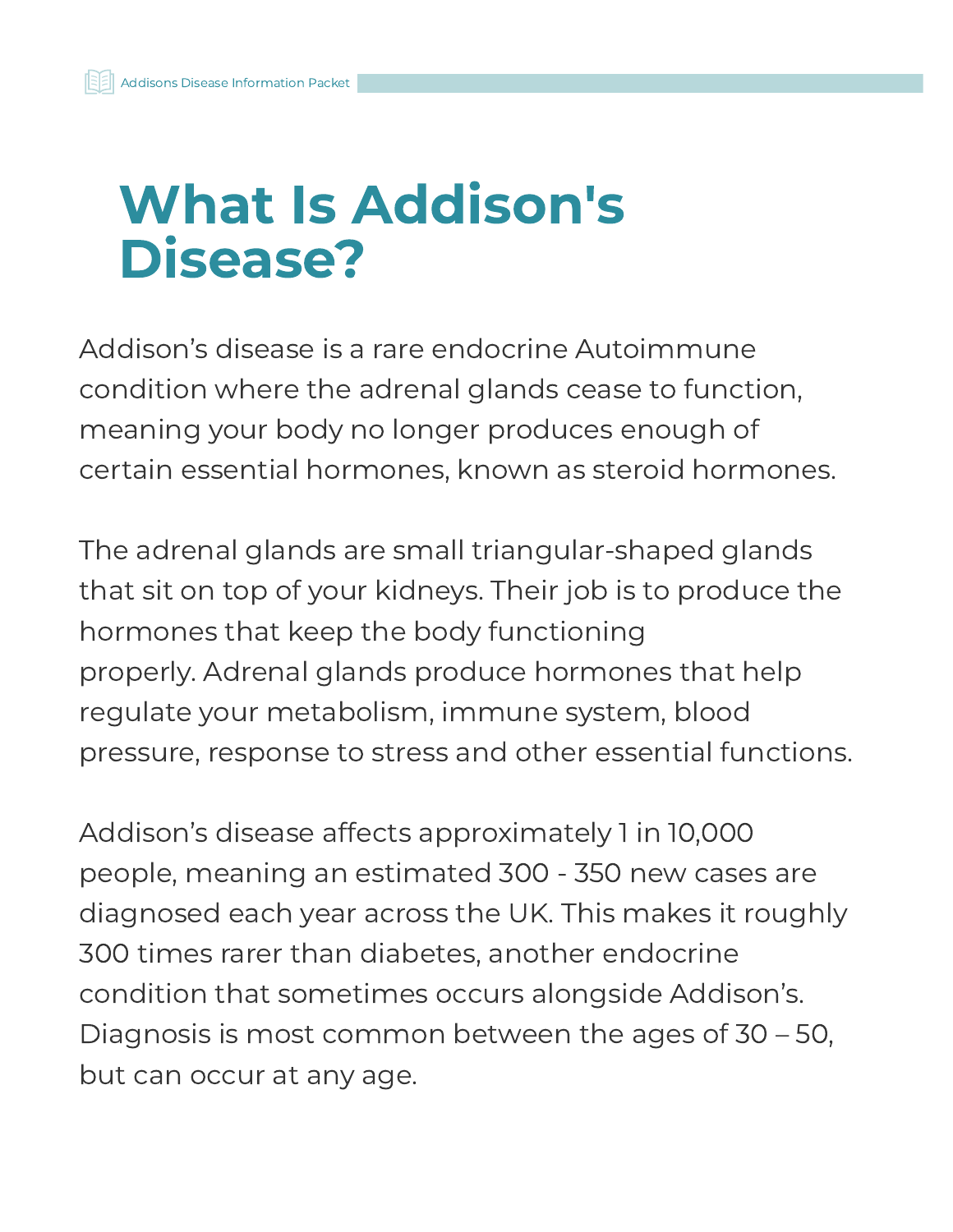#### <span id="page-3-0"></span>What Are The Signs And Symptoms Of Addisons Disease And Adrenal Insufficiency

People with adrenal failure typically report some or all the following symptoms:

- Overwhelming exhaustion
- Weakness
- Weight loss
- Deepening skin pigmentation (looking like they have a suntan even when they haven't been out in the sun)
- Dizziness on standing
- Low blood pressure
- Poor appetite
- Nausea or vomiting
- Difficulty concentrating
- Muscle weakness with cramps
- Salt cravings
- Headaches
- Stomach pains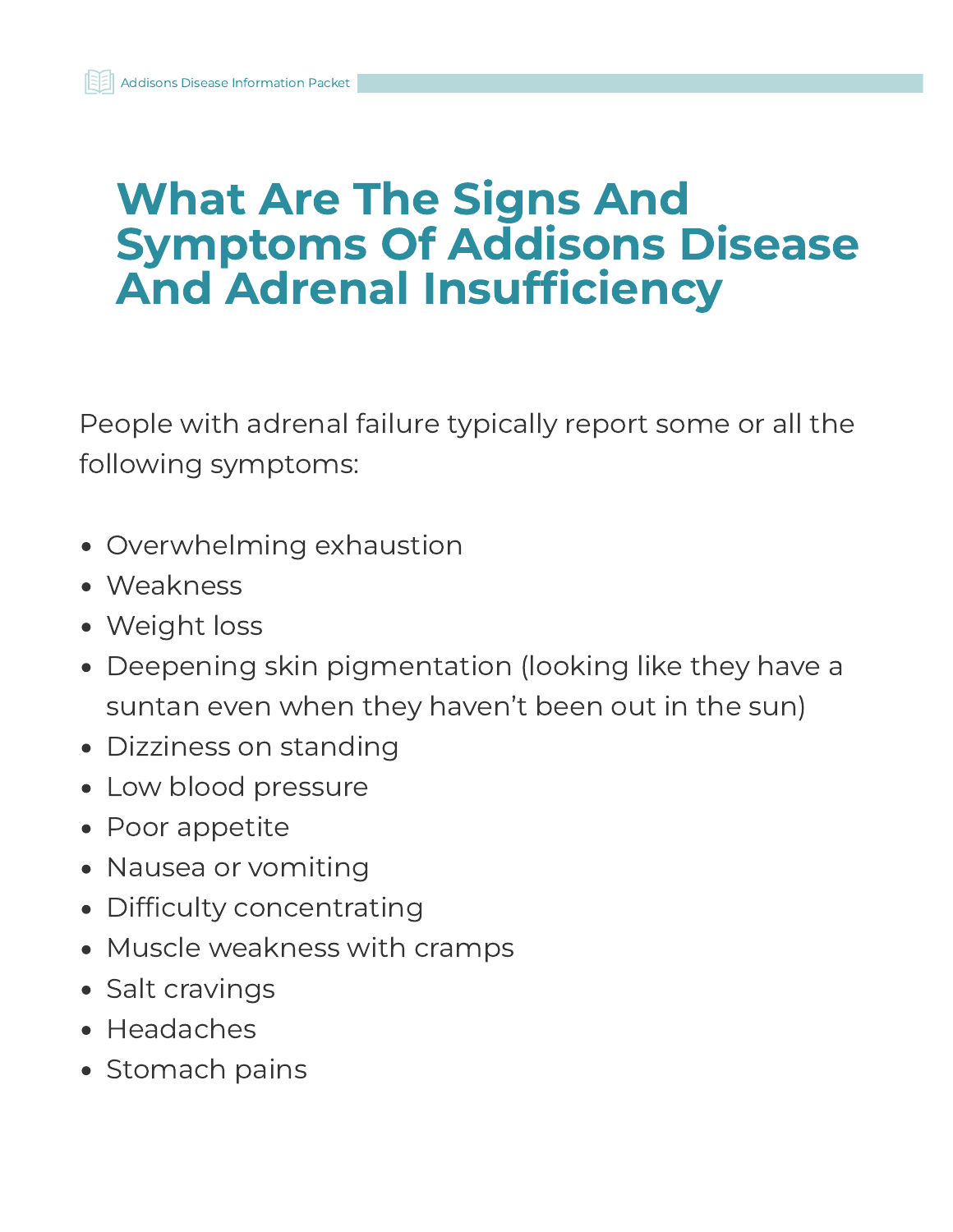# <span id="page-4-0"></span>Adrenal Crisis

Around 8% of people with Addison's Disease experience an adrenal crisis each year; some people more frequently than others. It's vitally important to learn the signs of an impending crisis and what to do in this medical emergency.

An adrenal crisis occurs in people with Addison's when the cortisol present in their body is not sufficient to keep it functioning. Common triggers include vomiting, diarrhoea, other infections (eg flu) or extreme emotional stress. An adrenal crisis is a **life-threatening** situation and requires immediate medical treatment with an emergency injection of hydrocortisone.

Although adrenal insufficiency usually develops over time, it can also appear suddenly as an acute adrenal failure (adrenal crisis). It has similar symptoms, but the consequences are more serious, including lifethreatening shock, seizures, and coma. These may develop if the condition is left untreated.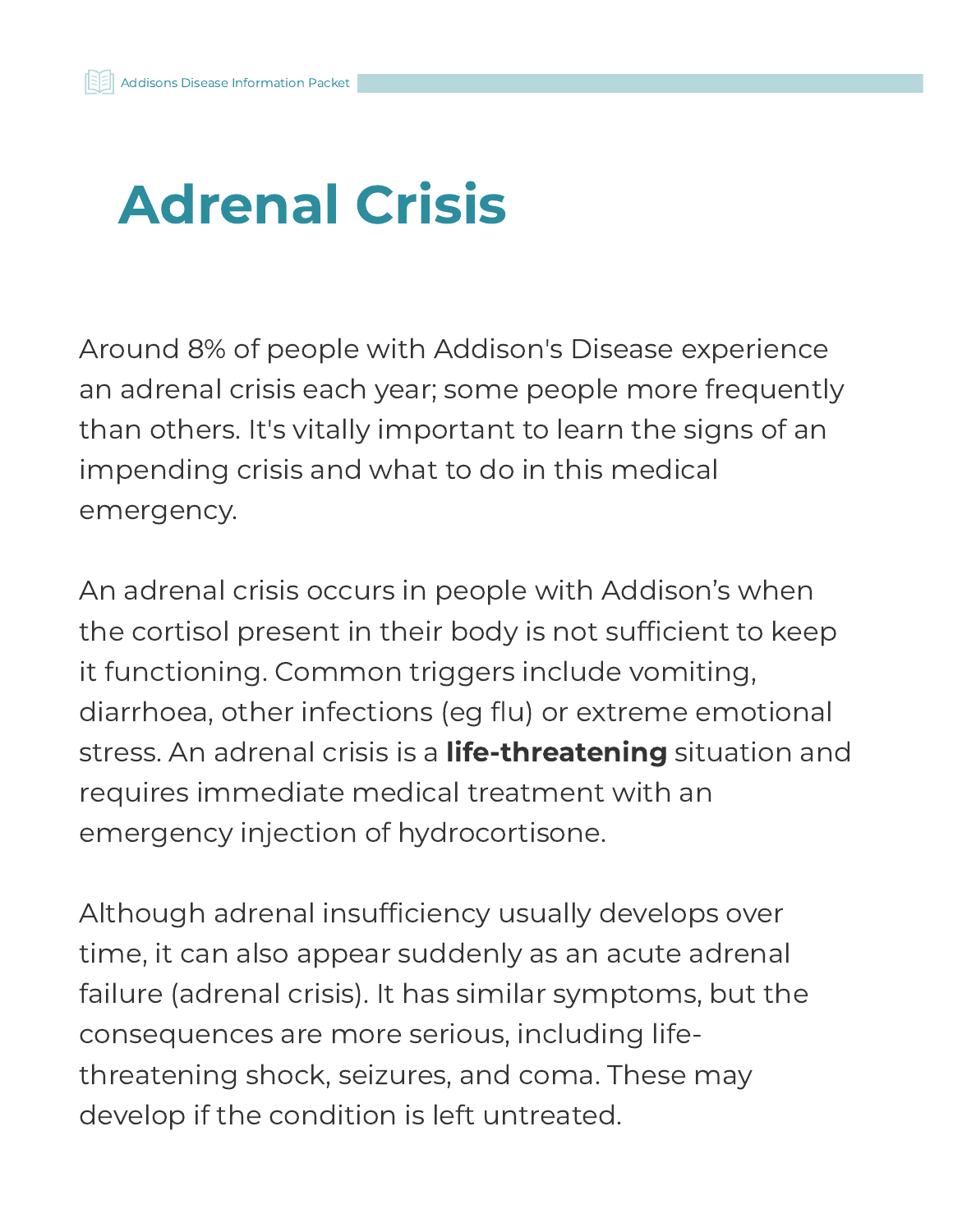# <span id="page-5-0"></span>Adrenal Crisis Diagram

Below is a pictorial diagram showing the common symptoms to recognise and the difference between Low Cortisol, and when you are in or heading towards a Crisis.

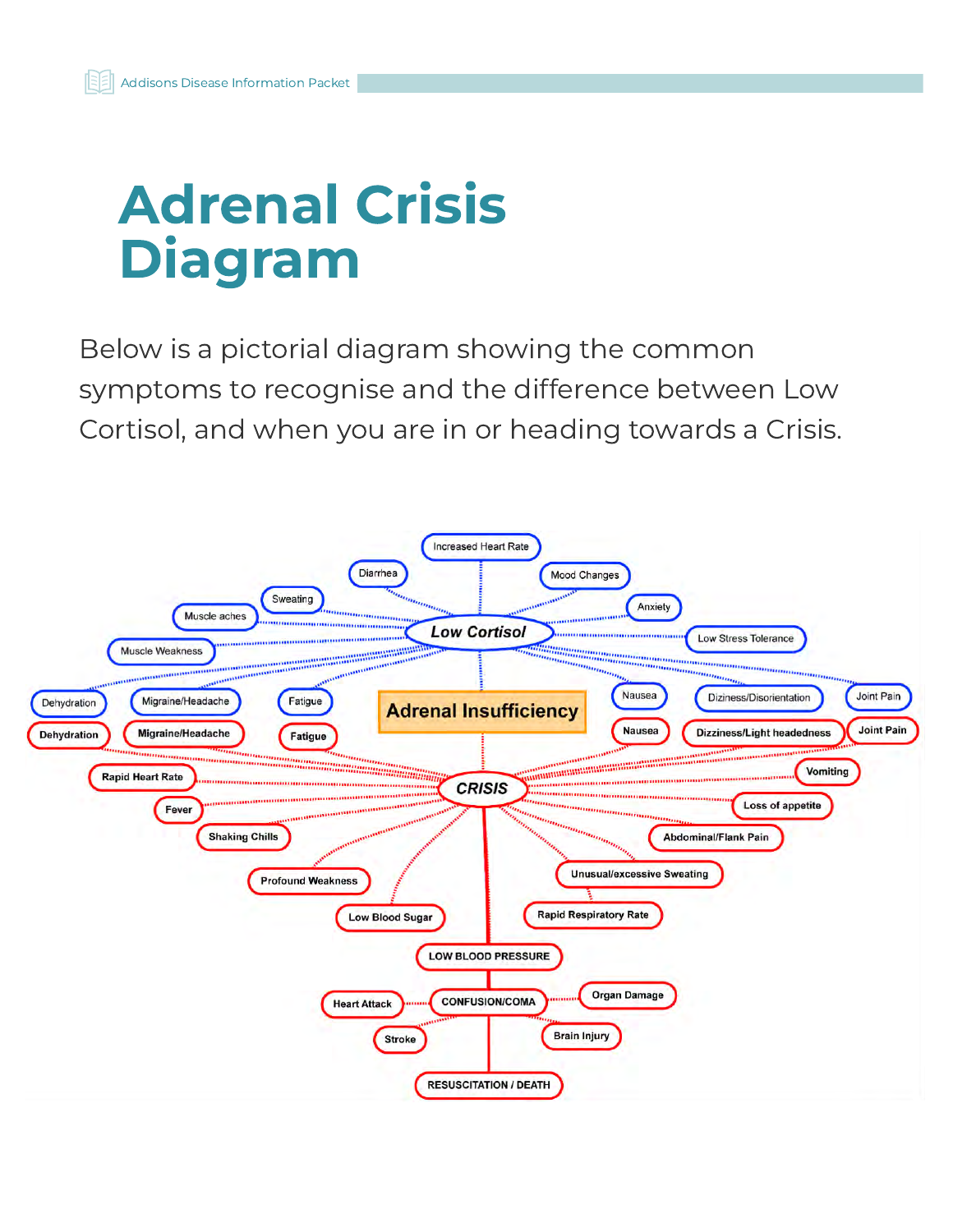# <span id="page-6-0"></span>What is cortisol?

Cortisol is a glucocorticoid hormone that plays several important roles in the body. It helps control the body's use of fats, proteins and carbohydrates; suppresses inflammation; regulates blood pressure; increases blood sugar; and can also decrease bone formation.

This hormone also controls the sleep/wake cycle. It is released during times of stress to help your body get an energy boost and better handle an emergency situation. Fight or flight response.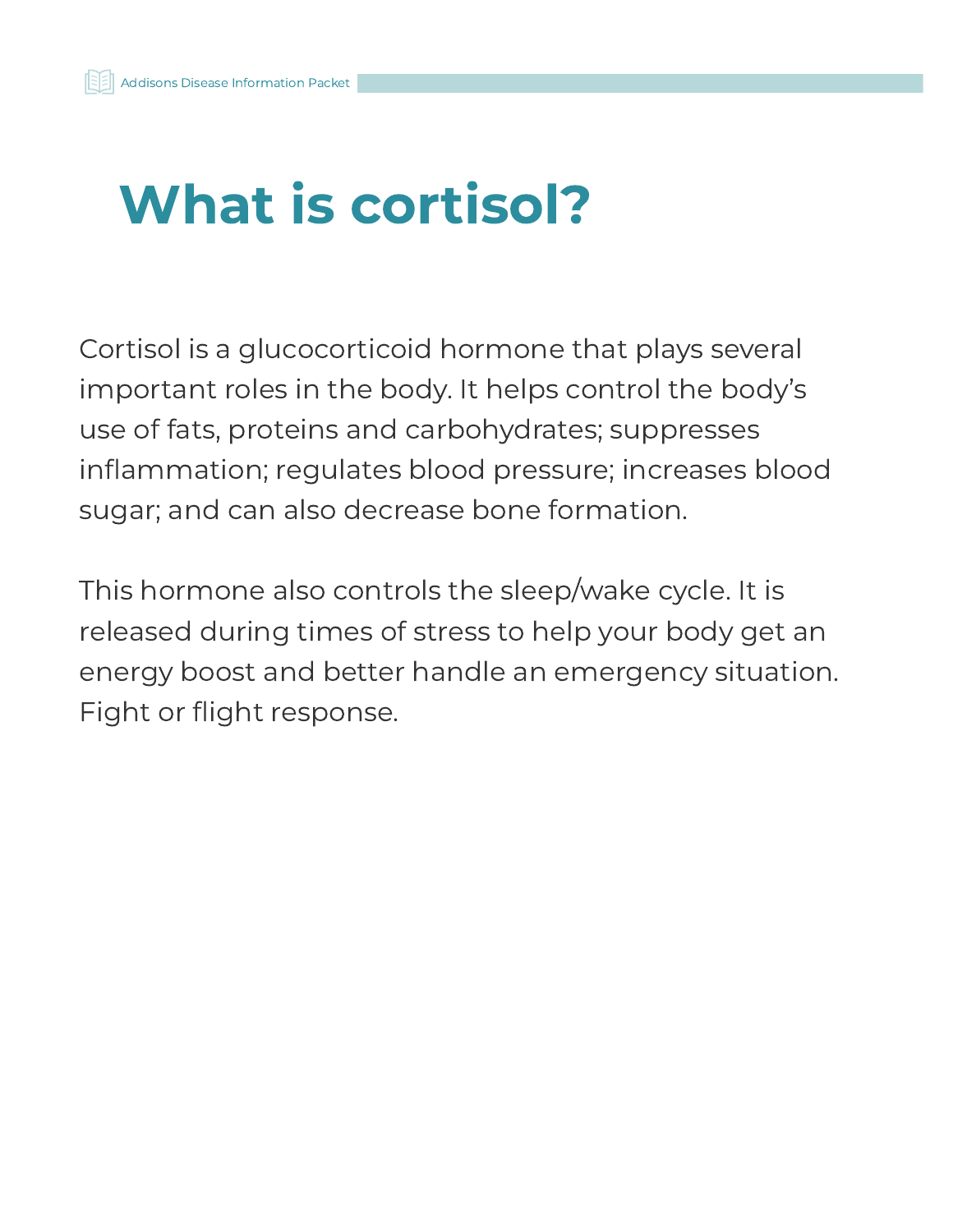## <span id="page-7-0"></span>Aldosterone

This mineralocorticoid hormone plays a central role in regulating blood pressure and certain electrolytes (sodium and potassium). Aldosterone sends signals to the kidneys, resulting in the kidneys absorbing more sodium into the bloodstream and releasing potassium. This means that aldosterone also helps regulate the blood pH by controlling the levels of electrolytes in the blood.

When this is Low, or when in a crisis, people with Addison's Disease often experience a craving for salt, this is their body's way of telling us to take more, often through a high electrolyte balanced drink, or simply just taking pure rock salt crystals mixed into a small drink of water or on a spoon.

When symptoms of low Aldosterone occur, this is a clear sign of the person heading towards a crisis, as such simply being in hot weather can mean a higher intake needed due to sweating and perspiration.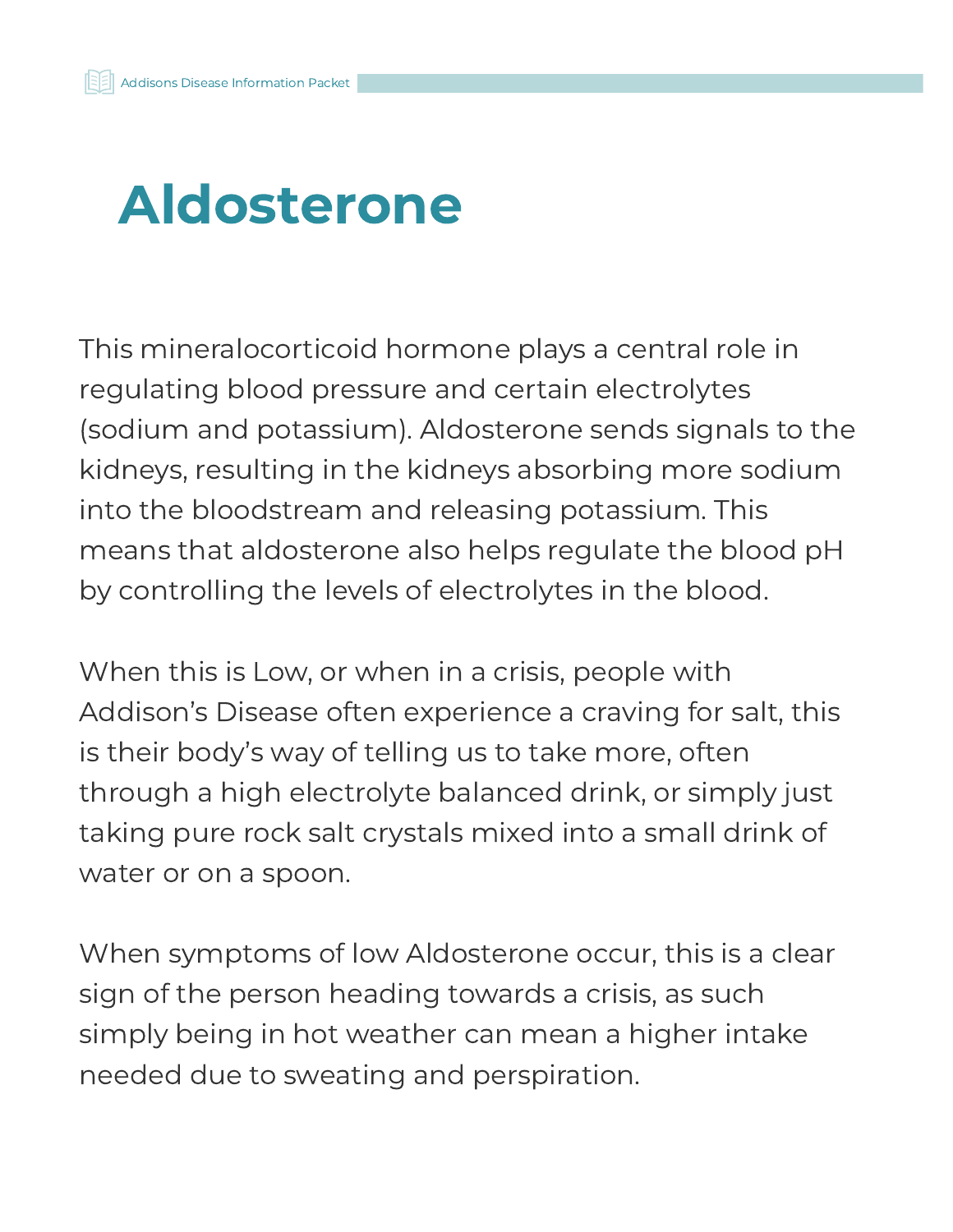#### <span id="page-8-0"></span>How to manage Addison's disease

Having Addison's Disease can be difficult, especially to come to terms with both physically and mentally, however once you get to know your body better and understand how it reacts to different situations, and recognising the symptoms, managing the disease becomes easier.

People with Addison's Disease need to take Hydrocortisol tablets on a daily basis, to replace the lack of hormones that would normally be produced, there is no set rule for the amount needed, and this can vary by person to person based on their weight, height, job and how quickly they absorb the medication. It usually lasts for up to 6 hours maximum in your body, so most people take 3 doses a day.

However, this can change if you become unwell and may need to updose/stress dose, which means doubling the number of your normal tablets to cope or adding in an extra dose during the day.

Should people with Addison's Disease feel like they are heading for a crisis or in a crisis situation, then they are given an emergency injection to take, the idea is that the emergency dose is of such a high dosage to cover and hopefully pull out of or prevent a full crisis, however at this point, they will always need emergency medical care, taken to hospital and monitored for at least 24 hours, whilst having IV fluids, IV Hydrocortisol at 200Ml per day as a minimum, and Antibiotics to treat any infection that may be causing the crisis or for any medical procedure.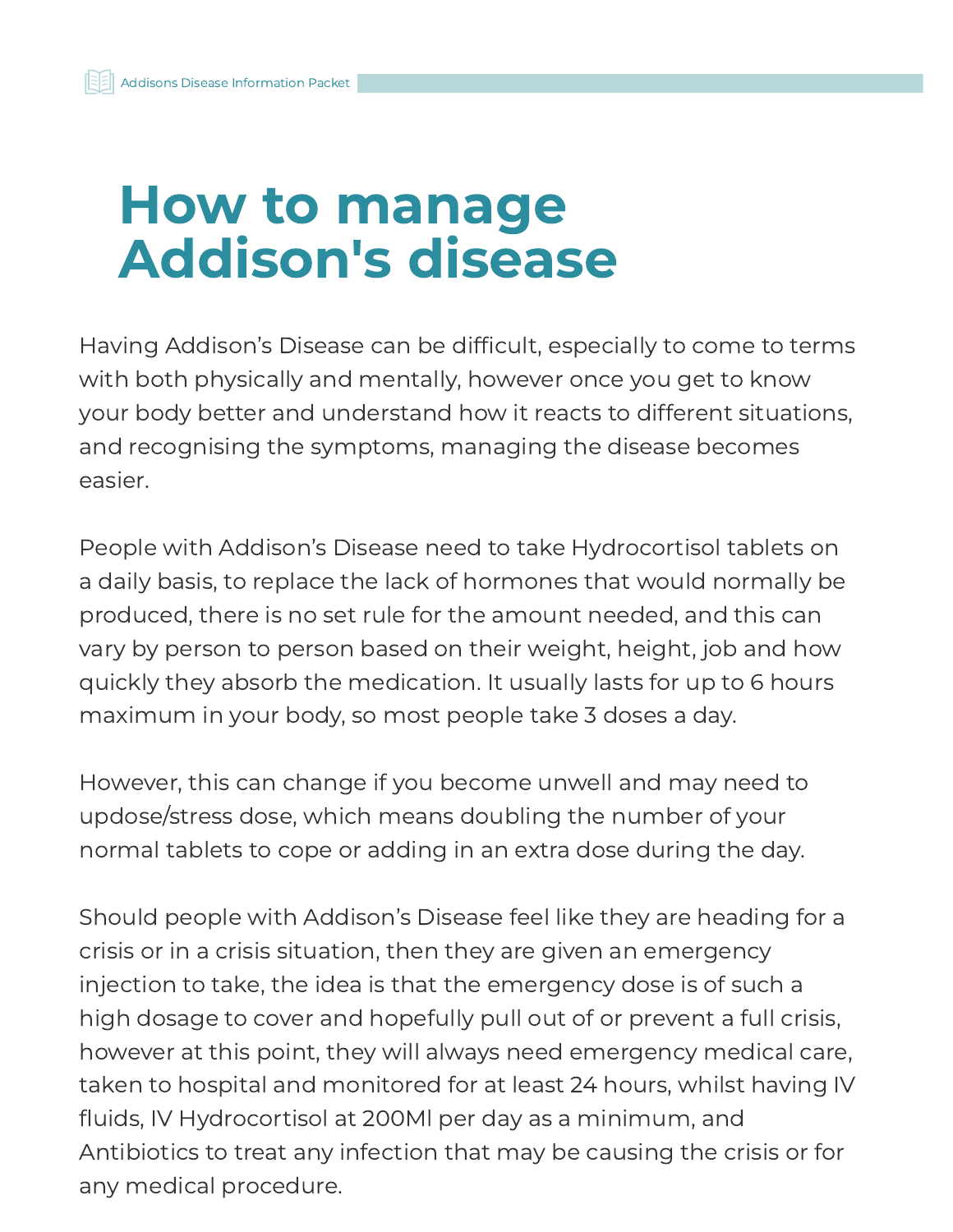#### <span id="page-9-0"></span>How to manage Addison's disease continued

If you know of or come across someone who suffers with Addison's Disease, it may be useful for you to know what to do in an emergency situation.

If you know the person, you may be trained or aware of the need to administer the emergency ampule of Hydrocortisone.

However regardless, if you or someone you know suspects that someone is having an **adrenal crisis** or **Addison's crisis,** it is of the highest priority that they get emergency treatment, this usually falls within a category 1 medical emergency, and 999 call handlers will recognise the severity of the situation if you are able to let them know that you or someone who suffers with Addison's Disease is having an adrenal crisis, particularly if they are not able to absorb their normal medication, due to continually being sick (2 or more time in an hour is enough), or diarrhoea (2-3 times or more in an hour), or due to a serious illness/infection, or other reason such as an injury or car crash, or if they are starting to fall in and out of consciousness.

Without the necessary replacement of the hormones, the body can not cope sufficiently and will start to shut off leading to a coma or death.